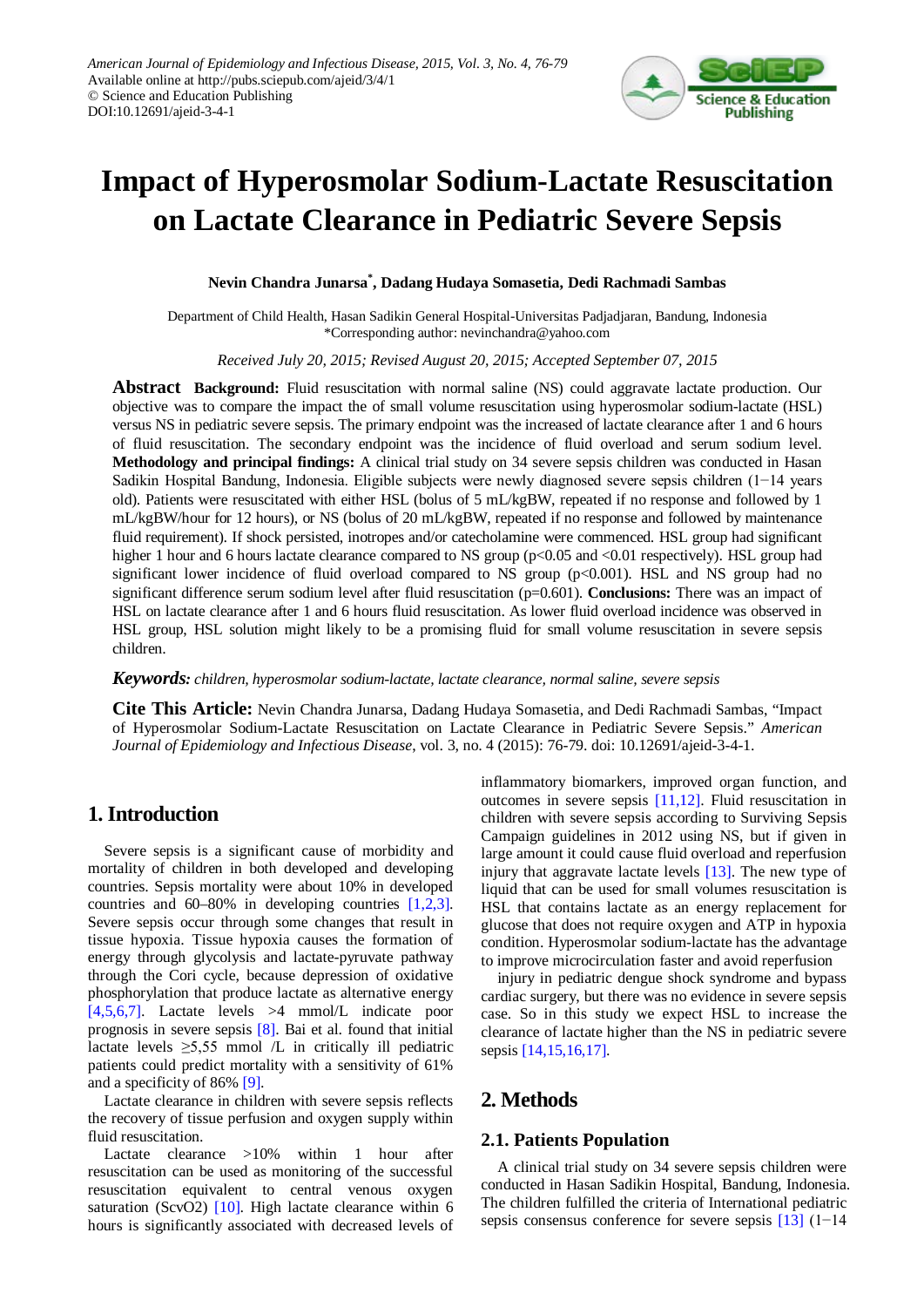years old) and had never received fluid resuscitation were eligible. No cardiovascular dysfunction, cyanotic heart disease, short gut syndrome, and gastric bypass history were excluded based on history taking, physical examination, and/or laboratory tests. Block permuted randomisation was used to allocate patients into each groups. The enrollment and resuscitation of patients was performed by authors and four trained senior residents. Informed consent were obtained from the patient's parents and or guardian simultaneously while performing procedures of oxygenation, intravenous access, as shock condition required immediate management. The Ethics Committee of Hasan Sadikin Hospital had approved the protocol before the study. The intervention period ran for the first 6 hours of treatment and followed by a 48-hour observation period. The outcomes, complications, adverse events, and concomitant treatments were recorded throughout hospital stay until discharge.

### **2.2. Study Protocol**

Patients were randomly assigned to receive intravenous bolus infusion of either HSL (5 mL/kgBW) or NS (20 mL/kgBW) for 10 minutes. [Table 1](#page-2-0) shows the comparison of both solutions composition. If shock did not recover with the first bolus, a second bolus with the same solution and dosage was infused once again. If the second bolus failed, then inotropes according to shock type was administered until shock reversed. If inotropes failed to reverse shock, then cathecolamine was administered according to shock type according to our hospital guidelines for severe sepsis/septic shock and maintenance fluid HSL (1 mL/kgBW/hr) or NS (according to fluid requirement/kgBW) for 12 hours was given. If shock reversed, patients received maintenance dose of HSL (1 mL/kgBW/hr) or NS (according to fluid requirement/kgBW) for 12 hours. After 12 hours, solution was changed with dextrose 2.25%/NaCl 0.45%. Antibiotics were administered within 1 hour of shock septic. Blood samples for lactate level baseline measurement were drawn from patients simultaneously with fluid resuscitation.

#### **2.3. Studied Parameters**

Glasgow Coma Scale (GCS), blood pressure (systolic and diastolic), pulse rate, were measured before and after boluses. Shock recovery, fluid balance, and outcome were observed. Laboratory parameters of blood including haemoglobin, hematocrit, leukocytes, thrombocyte, Creactive protein, and glucose, before and after bolus according to patient's condition. Lactate values were measured before (T0), 1 hours (T1), and 6 hours (T6) after fluid boluses with HSL or NS.

Lactate clearance was calculated as follow:

- 1-hour lactate clearance  $(\%) = (0 \text{-} hour \text{ } lactate 1 \text{-}$ hour lactate) / 0-hour lactate  $\times$  100
- 6-hour lactate clearance  $(\%) = (0)$ -hour lactate 6hour lactate) / 0-hour lactate  $\times$  100

#### **2.4. Study Endpoints**

The primary endpoint was the increased of lactate clearance after 1 and 6 hours of fluid resuscitation. Secondary endpoint were fluid overload and serum sodium level between groups.

## **2.5. Sample-size Determination and Statistical Analysis**

To calculate the sample size for measuring and comparing the mean lactate clearance on two groups, then the sample size is determined based on the formula to examine the differences of mean with significance level  $\alpha$  $= 5\%$  (Z<sub>a</sub> = 1.65),  $\beta = 20\%$  (Z<sub>b</sub> = 0.84) and SD=5.8. We included 17 patients for each group. The impact of solution on lactate clearance levels over time in each group was analysed. The mean of lactate clearance in each group will be analyzed and compared between groups by unpaired t test for normal distribution data and the Mann-Whitney test for non-normal distribution data. The number of subjects who experienced fluid overload will be analyzed and compared between groups by unpaired t test. The mean of serum sodium level in each group will be analyzed and compared between groups by unpaired t test. P value <0.05 was considered as statistically significant.

# **3. Results**

## **3.1. Studied Population**

Since December 2014 to February 2015, 85 patients were assessed for eligibility, 39 patients were excluded due to inclusion criteria. Of the 46 randomised patients, each 23 patients were allocated to HSL or NS group. Only 17 patients in each group could be analyzed as death occurred. One patient in HSL group experienced hypernatremia 150 mEq/L, treatment was discontinued, and hypernatremia protocol was given. [Figure 1](#page-1-0) depicts participants' flow diagram.

<span id="page-1-0"></span>

**Figure 1.** Participant's Flow Diagram

Patients consisted of 34 severe sepsis. As shown in [Table 1,](#page-2-0) characteristic of study patients were homogen between two groups.

## **3.2. Impact on Lactate Level and Lactate Clearance**

Baseline serum lactate levels were not significantly different between groups. Mann-Whitney test demonstrated significant difference of 1 hour-lactate clearance median between groups  $(p<0.05)$ , Mann-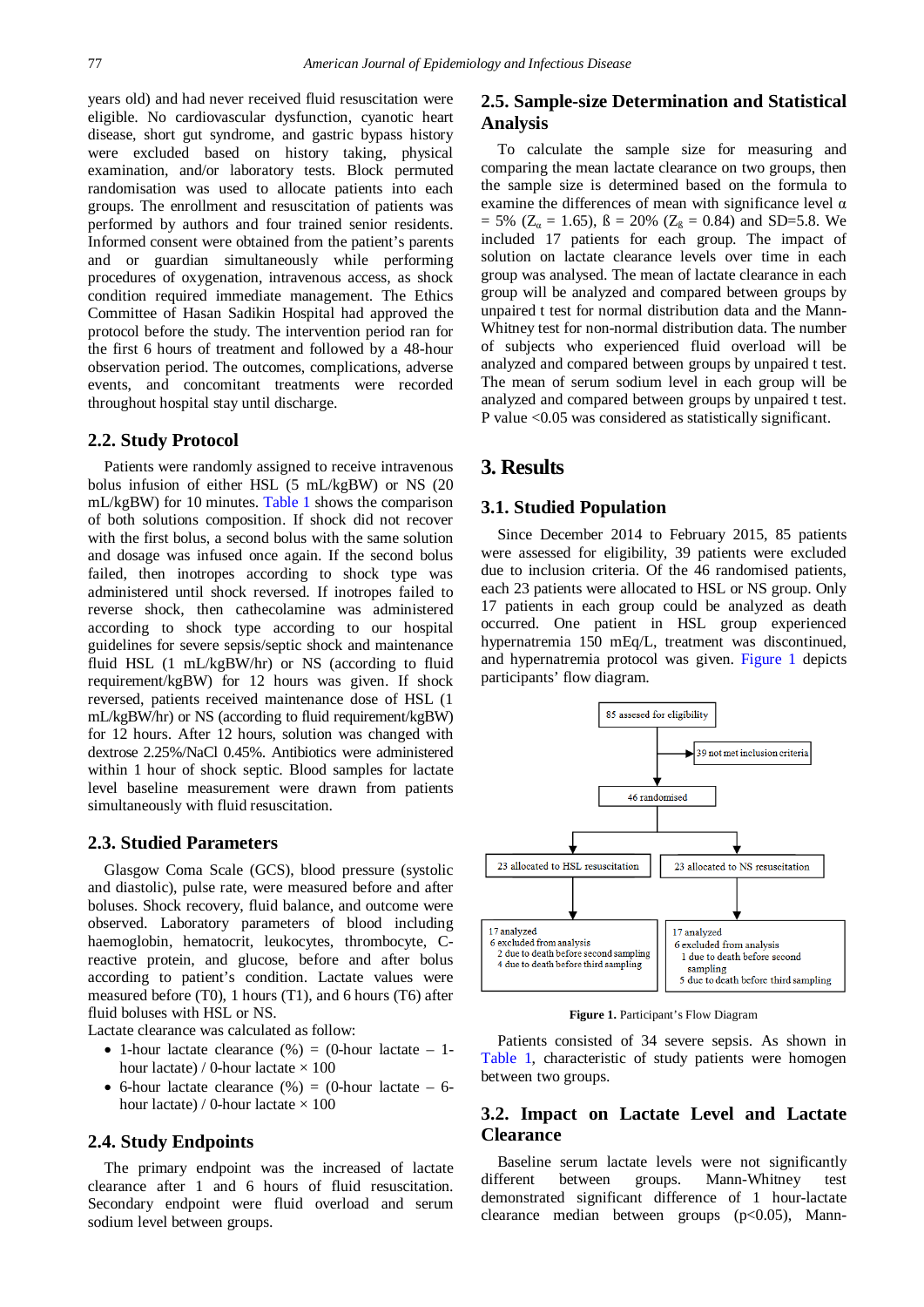Whitney test demonstrated high significant difference of 6 hour-lactate clearance median between groups  $(p<0.01)$ [\(Table 2\)](#page-2-1).

<span id="page-2-0"></span>

| <b>Table 1. Characteristics of Study Patients</b> |                                  |                                 |  |  |  |
|---------------------------------------------------|----------------------------------|---------------------------------|--|--|--|
|                                                   | <b>HSL</b>                       | $\overline{\text{NS}}$          |  |  |  |
|                                                   | $(n=17)$                         | $(n-17)$                        |  |  |  |
| Age                                               |                                  |                                 |  |  |  |
| 1 year                                            | 2                                | 7                               |  |  |  |
| $>1-2$ years                                      | 3                                | 3                               |  |  |  |
| $3 - 5$ years                                     | 3                                | 4                               |  |  |  |
| $5 - <10$ years                                   | 5                                | $\overline{c}$                  |  |  |  |
| $\geq$ 10-14 years                                | $\overline{\mathbf{4}}$          | 1                               |  |  |  |
| <b>Sex</b>                                        |                                  |                                 |  |  |  |
| Male                                              | 10                               | 11                              |  |  |  |
| Female                                            | $\overline{7}$                   | 6                               |  |  |  |
| <b>Nutritional status</b>                         |                                  |                                 |  |  |  |
| Normal                                            | $\overline{7}$                   | 12                              |  |  |  |
| Moderate malnutrition                             | 6                                | 3                               |  |  |  |
| Severe malnutrition                               | $\overline{4}$                   | 2                               |  |  |  |
| Hemodynamic parameter                             |                                  |                                 |  |  |  |
| Glasgow coma scale (GCS)                          | 11.3(3.1)                        | 10.7(3.0)                       |  |  |  |
| Systolic (mmHg)                                   | $70(70-110)$                     | $80(60-100)$                    |  |  |  |
| Diastolic (mmHg)                                  | 38.2 (17.2)                      | 47(10.5)                        |  |  |  |
| Heart rate (x/minutes)                            | 159.1 (28.2)                     | 167.1 (14.9)                    |  |  |  |
| Duration of shock prior to<br>fluid resuscitation |                                  |                                 |  |  |  |
| $<$ 6 hours                                       | 13                               | 13                              |  |  |  |
| $6-12$ hours                                      | $\overline{4}$                   | 4                               |  |  |  |
| Shock type                                        |                                  |                                 |  |  |  |
| <b>Cold shock</b>                                 | 13                               | 14                              |  |  |  |
| Warm shock                                        | $\overline{\mathcal{L}}$         | 3                               |  |  |  |
| <b>PELOD</b> score on admission                   | $21(2-41)$                       | $22(1-41)$                      |  |  |  |
| <b>Laboratory Parameters</b>                      |                                  |                                 |  |  |  |
| Haemoglobin (g/dL)                                | 9.0(2.3)                         | 9.6(1.8)                        |  |  |  |
| Hematocrit (%)                                    | 26.8(6.8)                        | 29.4(6.6)                       |  |  |  |
| White blood cell (cell/mm <sup>3</sup> )          | 9.100                            | 14.700                          |  |  |  |
|                                                   | $(100 - 24.000)$                 | $(100 - 53.900)$                |  |  |  |
| Platetet (sel/mm <sup>3</sup> )                   | 96.000<br>$(2.000 -$<br>617.000) | 217.000<br>$(26.000 - 553.000)$ |  |  |  |
| CRP(U/L)                                          | $61.6(6.7-$<br>242.7)            | $45.8(1.5-308.5)$               |  |  |  |
| $GDS$ (mg/dL)                                     | $101(52 - 260)$                  | $102(45 - 124)$                 |  |  |  |

|  |  |  |  |  |  | Table 2. Impact of Fluid Resuscitation on Lactate Clearance |  |  |  |  |
|--|--|--|--|--|--|-------------------------------------------------------------|--|--|--|--|
|--|--|--|--|--|--|-------------------------------------------------------------|--|--|--|--|

<span id="page-2-1"></span>

| <b>Parameter</b>                           | <b>HSL Group</b><br>$(n=17)$ | <b>NS Group</b><br>$(n=17)$ | p value   |
|--------------------------------------------|------------------------------|-----------------------------|-----------|
| <b>1 Hour Lactate</b><br>Clearance $(\% )$ | $20.5(-228.5-80.3)$          | $-15.5(-185.7-44.4)$        | $< 0.05*$ |
| <b>6 Hour Lactate</b><br>Clearance $(\% )$ | $33.3 (-71.4 - 90.9)$        | $-16.7(-1350-62.5)$         | $< 0.01*$ |

Note : \*) Mann-Whitney test, decrement was calculated based on the formula :

100\*(value before – value after)/value before.

#### **3.3. Impact on Fluid Overload**

There was no statistically significant difference of response to fluid resuscitation, 48 hours outcome between groups, except fluid overload (p<0.001). Total fluid intake was calculated in 6 hours as some patients could not survive for 24 hours. Fluid overload was calculated in similar way. Fluid intake and overload were significantly lower in HSL group. Time of achieving shock recoveries were not statistically different between groups [\(Table 3\)](#page-2-2).

|--|

<span id="page-2-2"></span>

| <b>Variable</b>                         | <b>HSL Group</b><br>$(n=17)$ | <b>NS Group</b><br>$(n=17)$ |            |
|-----------------------------------------|------------------------------|-----------------------------|------------|
| <b>Shock recovered/not</b><br>recovered |                              |                             |            |
| Recovered                               | 11                           | 8                           | $0.245*$   |
| Not recovered                           | 6                            | Q                           |            |
| <b>48 hours Outcome</b>                 |                              |                             |            |
| Survived                                | 8                            | 8                           | $0.634*$   |
| Perished                                | Q                            | 9                           |            |
| Fluid overload $(>10\%)$                |                              | 15                          | ${<}0.01*$ |

\*non-pairwise t test.

#### **3.5. Impact on Serum Sodium Level**

As shown in [Table 4,](#page-2-3) sodium level prior to resuscitation were low in both groups, although this was not statistically significant. There were significant increase of sodium level by the time but the increase were not significantly different between groups (p=0.610). Only 1 subject in the HSL group experienced hypernatremia after fluid resuscitation (150 mEq/L) with no clinical manifestasion.

**Table 4. Impact of Fluid Resuscittion on Serum Sodium level**

<span id="page-2-3"></span>

| Group | Sodium level (mEq/L) |        |         |  |  |  |
|-------|----------------------|--------|---------|--|--|--|
|       | 0 hour               | 1 hour | 6 hours |  |  |  |
| NS    | 129.41               | 131.88 | 133.82  |  |  |  |
| HSL   | 128.65               | 133.41 | 136.65  |  |  |  |
| Mean  | 129.03               | 132.65 | 135.24  |  |  |  |

notes : F calculate (between time) =  $34.040$ ; p < 0.001 F calculate (between treatment) =  $0.265$ ; p =  $0.610$ 

F calculate (time and treatment interaction) =  $2.892$ ; p =  $0.063$ .

## **4. Discussions**

This is the first study assessing the effects of HSL to lactate clearance in children with severe sepsis. Significant decrease of serum lactate occurred 6 hours after resuscitation in the HSL group, whereas in NS group, the serum lactate tended to increase. One hour-lactate clearance in the HSL group was significantly higher compared to the NS group  $(p<0.05)$ . Six hour-lactate clearance in the HSL group was significantly higher compared to the NS group  $(p<0.01)$ . Serum lactate level depicts the balance of lactate production and clearance. In this study, lactate clearance was higher in the HSL group as HSL improves microcirculation and organ perfusion better than NS. In NS administration, reperfusion injury leads to disturbance of intracellular signalling mechanism, which in turn activates the inflammation cascade, increase proinflammatory cytokine, reactive oxygen spesies (ROS) and reactive nitrogen spesies (RNS) release which boosts the lactate production [\[13\].](#page-3-6)

HSL administration doesnt cause hyperlactatemia, in contrast, it reduces serum lactate level which depicts the improvement of cell metabolism after resuscitation. This is due to the fact that lactate contained in HSL is an organic anion metabolized as energy source by mitochondria-rich cells into piruvate, carbondioxide  $(CO_2)$ , and water  $(H_2O)$ . This is in accordance to the primary hypothesis.

In this study, we found a significant difference in fluid overload between the groups. Fifteen out of 17 subjects in the NS group had fluid overload >10%, whereas none of